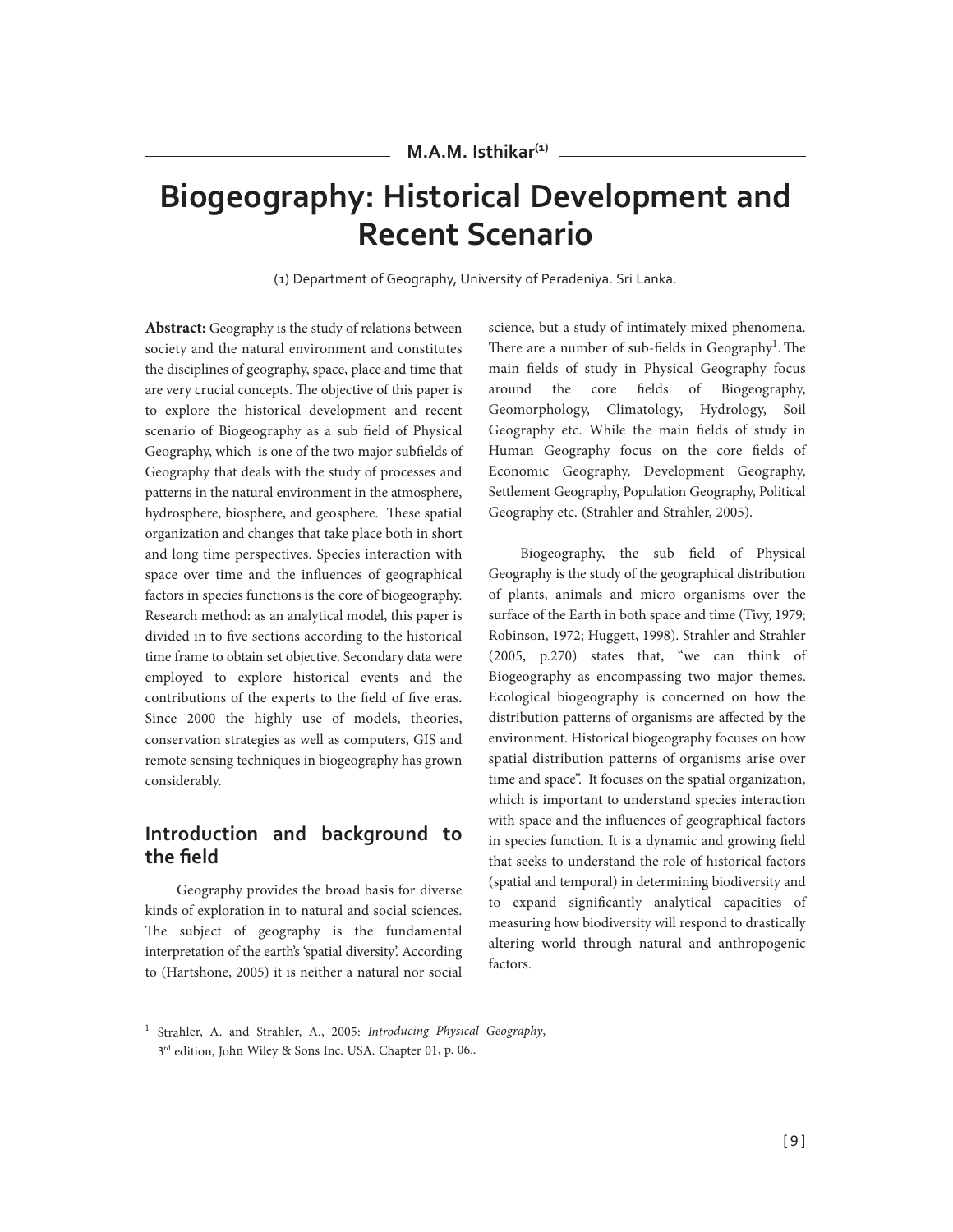### **Early stage of the field**

The appearance of thoughts concerning to the subject 'Biogeography' has a long history. Aristotle (384 BC – 322 BC) first classified living species into plant and animal Kingdoms. He called 'animals with blood' and 'animals without blood'. Animals with blood (vertebrates) were divided into live-bearing (humans and mammals), and egg-bearing (birds and fish). Invertebrates ('animals without blood') are insects, crustacea (divided into non-shelled – cephalopods – and shelled) and testacea (molluscs)<sup>2</sup> According to (Szafer, 1975; Starr and Taggart, 2004) in between 371 and 287 BC, Theophrastus classified plants as trees, shrubs and herbs and is considered the founder of 'Plant Geography' and father of botany<sup>3</sup>. Further, he expressed the interrelationships between biotic and abiotic environments<sup>4</sup>.

### **Development of the field in 18th and 19th Centuries**

Swedish scientists Carl Von Linnaeus (1707- 1778) made remarkable contributions to biology as well as biogeography<sup>5</sup>. In 1735, he introduced the currently used methods of plant classification. Linnaeus introduced 'binomial classification system' for plants and animals in 1753 and is considered the 'father of plant taxonomy' (Starr and Taggart, 2004; Raven, et al., 2008). Comte de Buffon work on natural history of animals in 1761 contributed the biogeographic notion. He explored the distribution patterns, adaptation and migration of wildlife. According to Huggett (1998) this has been considered an early contribution to biogeography. According to Myers and Giller (1988) the origin of biogeography is attributed to Buffon, who perceived the biogeographic diversity of the earth<sup>6</sup>.

Alexander von Humboldt's (1769-1859) quantitative work on botanical geography laid the foundation for the field of biogeography. According to Huggett (1998) and Lomolino & Heaney (2004), Humboldt further explained the climatic influences on vegetation zones. He also explored the biogeographical phases of biota and contributed a lot to develop the field biogeography. He has been considered the Father of 'modern plant geography'. Another most crucial contribution was made by Augustine P. de Candolle in 1820. He coined the term 'taxonomy' and contributed to the development of plant taxonomy through his book on 'Geographical Botany' (Huggett, 1998).

From 1855 to 1866 a number of books were published on climatic impact on the distribution pattern of vegetation. Alphonse de Candolle (1855) wrote a book on 'Plant Geography' and in 1864, George Perkins Marsh's (1801-1882) wrote a book 'Man and Nature or Physical Geography as Modified by Human Action' (Robinson 1972). In 1866, A. Grisebach wrote a book on 'Vegetation of the Earth'. These books have emphasized very much the influences of geographical factors on species distribution patterns and function. Thus, these publications have played a donated significant role in developing biogeography as a distinctive branch of geography. In 1858, P.L. Sclater made a tremendous contribution to biogeography. He introduced 'Biogeographic Regions' of the Earth (Huggett, 1998). Then, J.D. Hooker (1866) studied the development and interrelations of floras of the globe. According to and, 2010) this study focused on the biogeography of flora. His involvement in biogeography should be admired. The most important figure and in the 19<sup>th</sup> century and prominent ecologist Earnst Haeckle's immense contribution to 'Biogeography', 'Biology' and 'Ecology' must be admired. According to (Raven, et al., 2008) in

<sup>&</sup>lt;sup>2</sup> Wikipedia., 2013. [online] Available at: <http://en.wikipedia.org/wiki/Aristotle>[Accessed 15.03.2013].

<sup>&</sup>lt;sup>3</sup> Tim Rhodus., 2002. [online] Available at: <http://www.hcs.ohio-state.edu/hort/history/009.html>[Accessed15.03.2013]..

<sup>4</sup> Taylor (1984) 'Biogeography: recent advances and Future directions', Barnes and Noble Books, USA.pp.5

<sup>5</sup> Natural History Museum., 2013. [online] Available at: <http://www.nhm.ac.uk/nature-online/science-of-naturalhistory/taxonomy-systematics/index.html>[Accessed15.03.2013]..

**<sup>6</sup>** Myers and Giller (1988) 'Analytical biogeography: An integrated approach to the study of animal and plant distributions', Chapman and Hall (London and New York).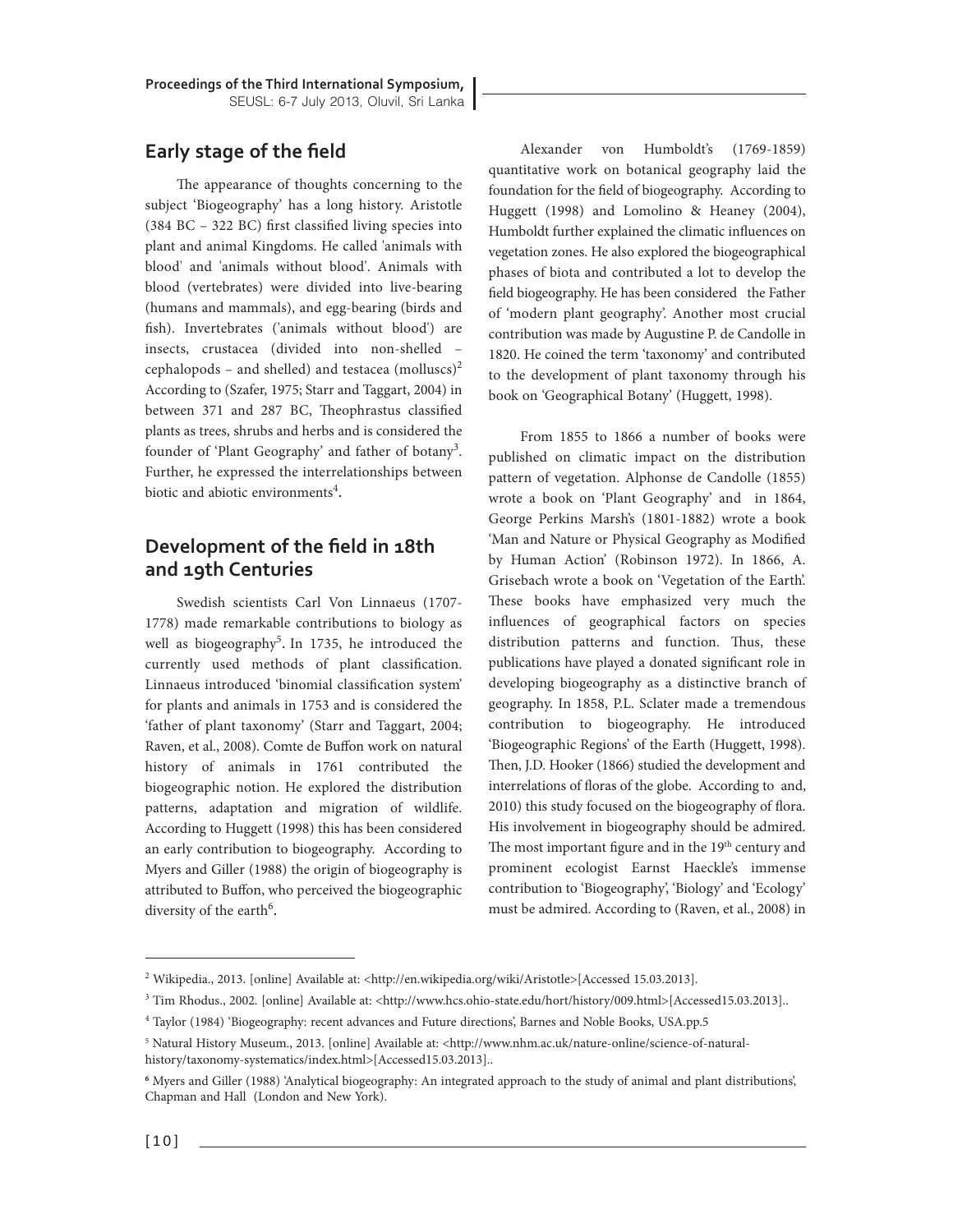**M.A.M. Isthikar**

1866 he introduced the Kingdom of Protista, with Plantae, and Animalia. The greatest contribution of Earnst Haeckle was that in 1869 he pioneered the term 'ecology' and biogeography deviated with ecological thoughts<sup>7</sup>. Five years later, according to (Huggett, 1998) in 1871 J.A. Allen introduced eight 'Ecogeographic Realms' of the earth based on mean annual asotherms, and thus pioneered 'Allen's Rule' of biogeography or 'proportional rule'<sup>8</sup>.

The next event made a noteworthy contribution to biogeography. A biologically rich geographical area has been declared as a national park to conserve biological diversity in the US. In 1872, US President Grant signed an Act on National Parks, and thus the Yellow Stone area was declared the first National park in the world<sup>9</sup>.

Again in 1876, the most prominent biogeographer, Alfred Russel Wallace contributed much to delineate biogeographical region. He conceptualized 'Zoogeographical Realms' based on Darwinian Theory in his book; 'The Geographical Distribution of Animals'. He is considered the 'father of zoogeography' (Huggett, 1998). Since, the realms called as Wallace's realms. The realms are; Palaearctic, Ethiopian, Oriental, Australian, Nearctic, and Neotropical Starr and Taggart (2004, p.894). In this stage, Alexander Supan's (1879) 'timberline' view<sup>10</sup> has contributed very much to strengthen the development of the field of biogeography.

In 1887, Stephen Alfred Forbes used the term 'ecosystem' in his essay on 'the Lake as Microcosm' but at this stage the term ecosystem had not yet been conceptualized. S.A. Forbes is a founder of aquatic ecosystem science and a dominant figure in the growth of American ecology. The life zone concept was

Biogeography: Historical Development and Recent Scenario

developed by Clinton Hart Merriam in 1889 as a means of describing areas with similar plant and animal communities<sup>11</sup>. In 1894, C.H. Merriam proposed the 'Life Zone' model. This was comparative model of vegetation cover, climatic factors and geographical zones and a pure biogeographical model which made significant contribution to biogeography at this stage.

In the latter part of the 19<sup>th</sup> century, according to (Huggett, 1998) two Americans Roscoe Pound and Frederic Edward Clements (1898) introduced 'Plant Succession' and in the same year, A.F.W. Schimper based on field study on 'geographical distribution of the plants in relation to physical environmental factors' introduced the term 'Tropical Rainforest' (Whitemore, 1990).

## **Developments of the field in the 20th Century**

Along with the developments of the field of biogeography in the 20<sup>th</sup> century, remarkable contributions were made by number of prominent experts. In1911, British Ecologist Sir Arthur George Tansley wrote on 'Vegetation Types in British' which was directed international plant geography symposium in 1911 and, 2010).

Space, Place and Time are core factors in geography, in this sense, Alfred Wegener's continental drift theory in 1915, influenced to study the species distribution pattern in different continents over time (Taylor, 1984). These studies have contributed much to the development of the field biogeography in 20<sup>th</sup> century. The next development in field was American plant ecologist, Frederic Edward Clements's (1916) two concepts on 'Plant Succession' and 'Climax Vegetation' (Robinson, 1972; Huggett, 1998).

<sup>&</sup>lt;sup>7</sup> Raven, P., et al., 2008: *Biology*, 8<sup>th</sup> edition, M.C .Grow - Hill, New York.

<sup>8</sup> Huggett, R.J., 1998: *Fundamentals of Biogeography*, Routledge, New York, p.17.

<sup>9</sup> National Park Service., 2013. [online] Available at: <http://www.nps.gov/yell/index.htm>[Accessed 04.03.2013].

<sup>&</sup>lt;sup>10</sup> Koppen (1939) used the same line as the boundary between his tundra climates in his classification.

<sup>&</sup>lt;sup>11</sup> Merriam., 1944. [online] Available at: <http://www.nasonline.org/publications/biographical-memoirs/memoirpdfs/merriam-clinton.pdf >[Accessed 09.11.2012].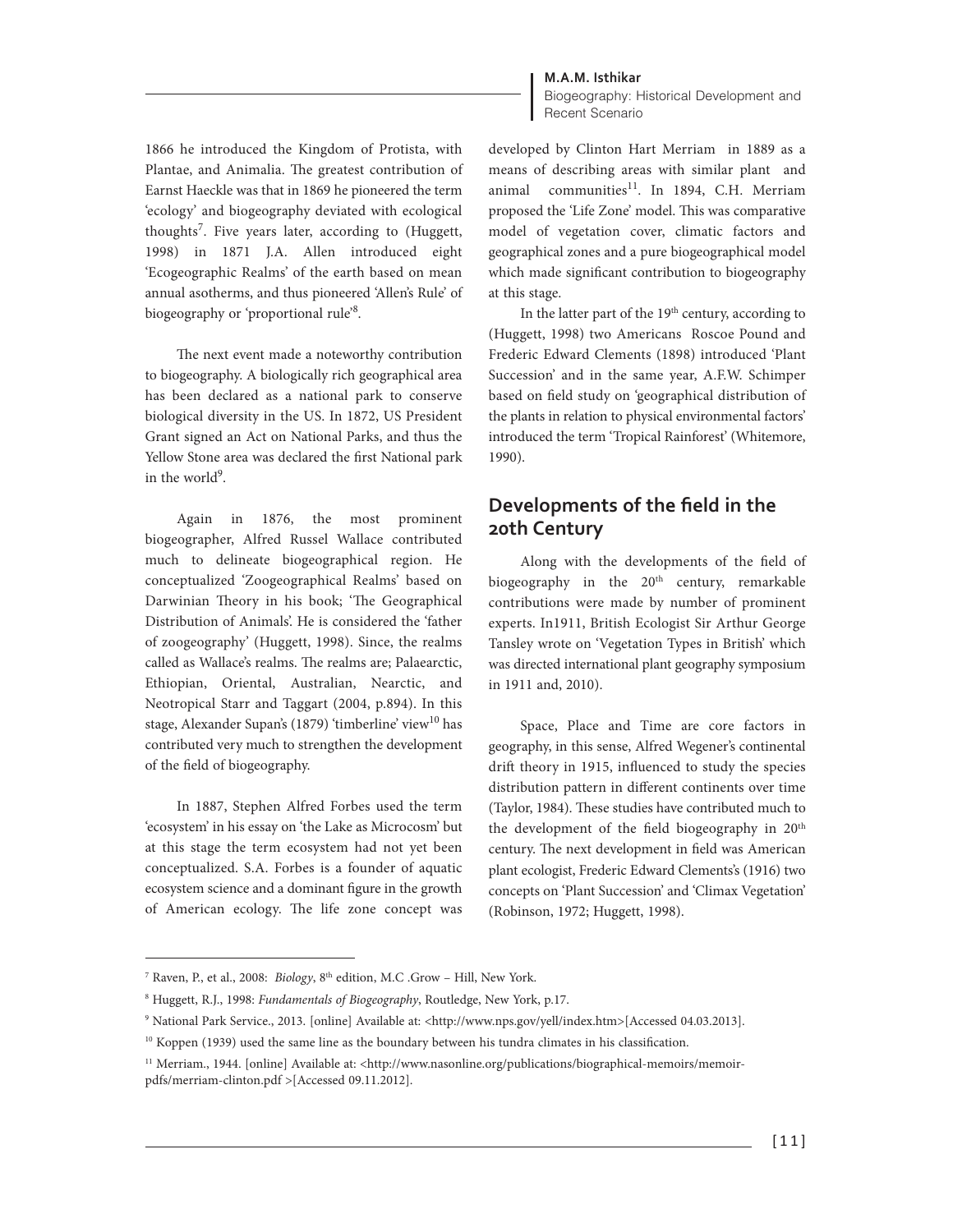August Thienemann of Germany promoted the concept of 'Tropic Levels' in ecosystem in 1920. Thus, hard ecological ideas enhanced biogeography (Taylor, 1984). In 1925, Alfred Lotka initiated the use of quantitative methods in biology. In addition Lotka elaborated that living and non-living environment of the earth as an ecosphere (Huggett, 1998).

British ecologist Charles Sutherland Elton's books had a tremendous impact on biogeography. Elton wrote 'Animal Ecology' in 1927 and 'Animal Ecology and Evolution' in 1930 that examined the geographical distribution of animals from an ecological view-point (Taylor, 1984). In addition to that he expressed food webs and conceptualized the 'Ecological Niches' and 'Ecological Pyramids' ('Elton's Pyramids' / 'Eltonian Pyramids') (Huggett, 1998). The next development in biogeography was Vladimir Ivanovich Vernadsky's<sup>12</sup> contribution. Vernadsky coined the term 'biosphere', which are still the terms used very much in fields such as biogeography, ecology and biology (Myers and Giller, 1988; Huggett, 1998).

Again in 1935, English ecologist A.G. Tansley introduced<sup>13</sup> the word 'Eco-system'. In 1938 Herbert Copeland<sup>14</sup> encouraged Prokaryotes as a separate kingdom instead of Kingdom Monera, which included all types of bacteria. The two publications published in 1936 and 1947 was by Marion Newbegin's (1936) 'Plant and Animal Geography' and Ronald Good's (1947) 'Geography of flowering plants' (Lomolino and Heaney, 2004). These were considered as most successive developments in the field of biogeography by the end of the first half of the 20<sup>th</sup> century.

According to Taylor (1984) in 1939, the German geographer 'Carl Troll' (1899 - 1975) coined the term 'Landscape Ecology' and in 1968 he defined it as the

study of the main complex causal relationships between the life communities and their environment in a given section of a landscape or geographical area<sup>15</sup>.

In 1947, L.R. Holdridge<sup>16</sup> introduced vegetation zones of the world. He used 'Bio Temperature Index' – BTI based on evaporation, precipitation, humidity, altitude and latitude'. Holdridge's remarkable contributions to biogeography must be admired. An incredible development of the 1950s was American biologist Eugene Pleasants Odum (1913 – 2002) introduced the 'energy flow approach' to ecology and ecological biogeography in 1953 through his book on the 'Fundamentals of Ecology' ( Huggett, 1998; Cox and , 2010). In 1959, another important contribution was made by ecologist Robert .H. Whittaker. He proposed Fungi as spate kingdom of the kingdoms of species Starr and Taggart (2004, pp.405-409). Since Rachel Carson's 'Silent Spring', in the 1960s ideas on environmental concerns had enriched the field biogeography and contributed a lot to 'Environmental Geography'. According to (Saxena, 2004), in 1960s environmental movements were highly stressed and focused on human activities against the environment.

The years 1967, 1969 and 1970 were significant for biogeography, as three considerable views emerged during these years. An enthusiastic work made by ecologist Robert .H. Mac Arthur and an American biologist, researcher (sociobiology, biodiversity), theorist, naturalist and author. Edward Osborne "E. O." Wilson together, attempted to apply the theory of species equilibrium to the contained environment of small islands. In 1967, they wrote a book on 'the Theory of Island Biogeography' (Huggett, 1998; Lomolino and Heaney, 2004). Since then, many studies have been made on this theory, particularly on its simplicity, applicability and practicability to the design

<sup>&</sup>lt;sup>12</sup> Russian mineralogist.

<sup>13</sup> S.A. Forbes (1887) used the term 'ecosystem'

<sup>14</sup> US Scientist.

<sup>&</sup>lt;sup>15</sup> Taylor (1984) 'Biogeography: recent advances and Future directions', Barnes and Noble Books, USA, p.8.

<sup>16</sup> GeoNetwork., n.d.. [online] Available at:<http://www.fao.org/geonetwork/srv/en/metadata.show?id=1006>[Accessed 11.03.2013].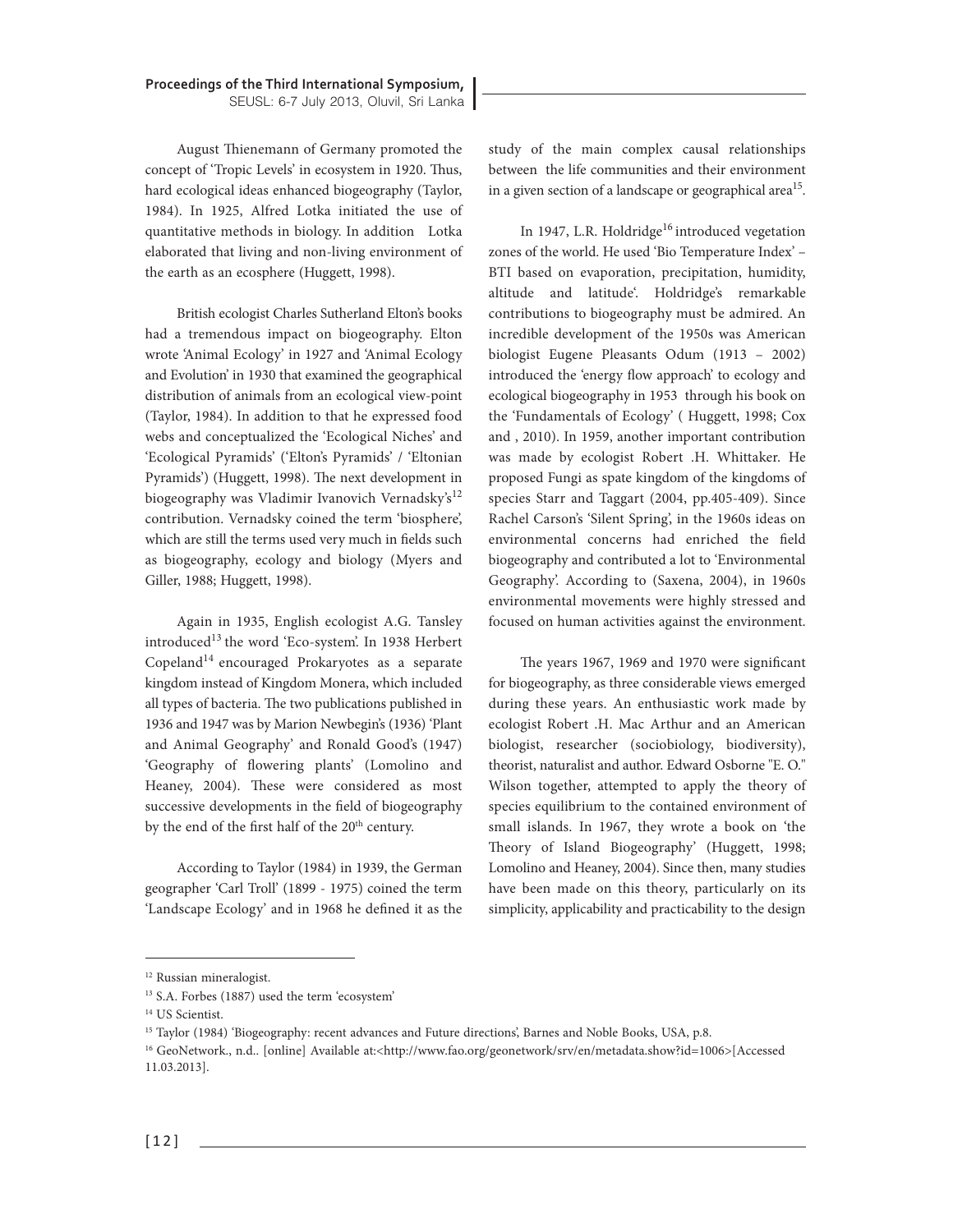#### **M.A.M. Isthikar**

Biogeography: Historical Development and Recent Scenario

and study of national parks, man and biosphere reserves, biological corridors etc.

Two years later, in 1969, James Lovelock introduced 'Gaia Hypothesis'. It was a very important contribution as it helped perceive the Earth's biotic and abiotic systems as a whole. Then in 1970, Richard Levins introduced 'the 'Theory of Metapopulation"<sup>17</sup> (a population of populations**)** which consists of a group of spatially divided groups of population of similar species which interact at various levels, as a result of habitat fragmentation. All these views provided an incredible development to biogeography. Again another most crucial contribution was made by Robert .H. Mac Arthur in 1972. He wrote a book on 'Geographical Ecology' which made remarkable contribution to enrich the field biogeography<sup>18</sup>.

In early 1971, UNESCO proposed the Man and the Biosphere<sup>19</sup> (MAB) Programme. It is an Intergovernmental Scientific Programme focused on interdisciplinary research schema and capacity building that aim the ecological, social and economic scopes of biodiversity loss and conservation. In the same year, the international convention on wetland<sup>20</sup> (Ramsar convention) was held in Iran. This convention directed to maintain, conserve and sustainable use of wetlands. And also it emphasized its role, ecological importance, functions and their scientific, economic, cultural, and recreational value. The declaration of these geographical areas conserves biodiversity and enriches the field biogeography.

The term and idea of 'Deep Ecology' were introduced by the Norwegian philosopher Arne Naass in 1973<sup>21</sup>. This was directly rooted in the 'Gaia Hypothesis'. Next, the Journal of Biogeography was introduced in 1974. It covers aspects of spatial, ecological, and historical biogeography. In 1975, Miklos D.F. Udavardy introduced 'eight biogeographic realms'<sup>22</sup> on a classification of biogeographical provinces of the world. Again E.O. Wilson in 1978 published an outstanding book on 'Human Nature' which methodically examined the scientific arguments surrounding the role of biology in the evolution of human culture (Jeffries, 1997).

According to (Wilson, 1992) the term 'Biodiversity' had been conceptualized in  $1980^{23}$ . Walter Rosen of the National Academy of Science, USA, coined the word 'biodiversity' from the two words "biological-diversity Two important biogeography text books appeared in this era; The two documents which were published in 1980s, were directed to originate the concept of biodiversity, one by the Council of Environmental Equality (1980) and the other by Norse & McManus (1980). He used this terminology 'biodiversity' to describe a concept that incorporated both ecological and genetic diversity<sup>24</sup>.

In 1984, James A. Taylor wrote a book on 'Biogeography: Recent Advances and Future Directions' (Huggett, 1998). Taylor made a great contribution to biogeography by this book. In 1987, Our Common Future and the Brundtland Report published by the WCED influenced biogeography which expanded to address the conservation of biodiversity including genetic diversity at local, national and global levels. At this stage the thought on sustaining biodiversity was highly emphasized in biogeography.

<sup>&</sup>lt;sup>17</sup> Amrita., 2013. [online] Available at: <http://amrita.vlab.co.in/?sub=3&brch=65&sim=772&cnt=1>[Accessed 08.03.2013].

<sup>18</sup> Mac Arthur., n.d. [online] Available at: <http://uts.cc.utexas.edu/~varanus/MacArthur.html>[Accessed 09.03.2013].

<sup>19</sup> UNESCO., 1995-2012. [online] Available at: <http://www.unesco.org/new/en/natural-sciences/environment/ecologicalsciences/man-and-biosphere-programme/>[Accessed 09.03.2013].

<sup>&</sup>lt;sup>20</sup> Ramsar., n.d. [online] Available at: <http://www.ramsar.org/cda/en/ramsar-about/main/ramsar/1-36\_4000\_0\_\_>[Accessed 23.03.2013].

<sup>&</sup>lt;sup>21</sup> wikipedia., 2013. [online] Available at: <http://en.wikipedia.org/wiki/Deep\_ecology>[Accessed 23.03.2013].

<sup>22</sup> Udavardy.,1975. [online] Available at: <http://cmsdata.iucn.org/downloads/udvardy.pdf>[Accessed 23.03.2013].

<sup>23</sup>Wilson.,1992.[online]Availableat:<http://books.google.lk/books?id=ZSqehqHqTYC&printsec=frontcover&dq=inauthor:"Edw ard+O.+Wilson">[Accessed

<sup>&</sup>lt;sup>24</sup> Andrew J. Hamilton\* Species diversity or biodiversity? Journal of Environmental Management 75 (2005) 89-92, Australia., n.d. [online] Available at: <http://flash.lakeheadu.ca/~rrempel/ecology/Biodiversity\_Papers/PDF0230-Hamilton.pdf, pp 90. >[Accessed 07.02.2013].26.03.2013].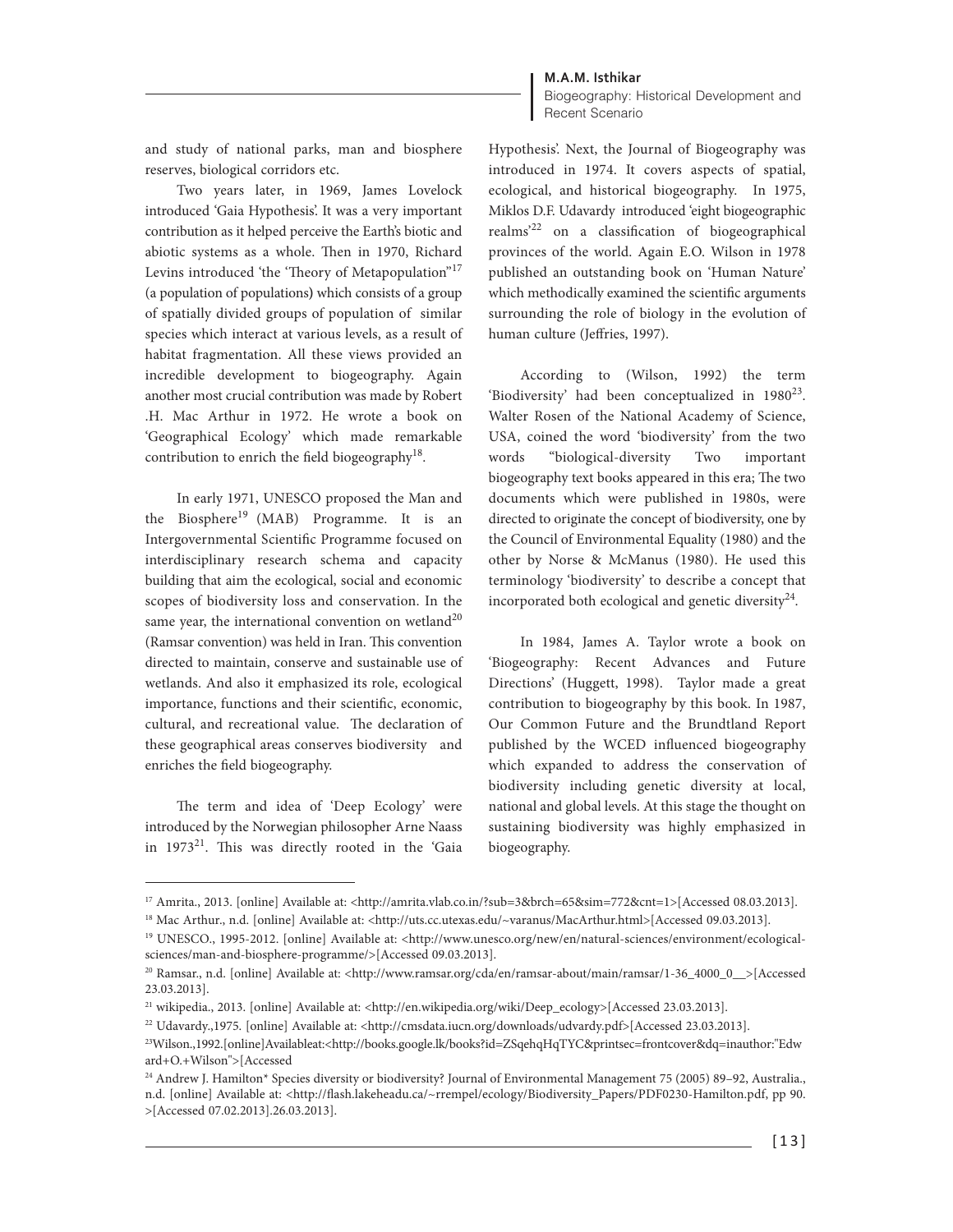The most significant figure in the second half of the 20th century was biogeographer and ecologist E.O.Wilson. Besides his contribution to develop the theory of island biogeography with R. H. Mac Arthur, he wrote a book in1992 and used the term<sup>25</sup> 'biodiversity' in his publication. His great contribution to 'Biogeography', 'Biology' as well as 'Ecology' should be admired. The concept of 'Biodiversity Hotspots' was introduced by Norman Myers<sup>26</sup> in 1988. He introduced a biogeographic region in his articles on "The Environmentalist" (1988). A biodiversity hotspot is a biogeographic region with the most significant, biologically richest and most endangered (human pressure) global pool of biodiversity. In the 1980s, the conservation of biodiversity and related issues became very prominent at global, national and local levels (Jeffries, 1997).

In 1990, Carl Woese divided the kingdom Monera organisms in to two kingdoms; Archaebacteria and Eubacteria (Starr and Taggart, 2004; Raven, et al., 2008). In 1991, Hanski and Gilpin further explained certain additional characteristics on the theory of Metapopulation<sup>27</sup>. 'Biodiversity' and related issues were discussed as a one of the main themes at the United Nation's Rio Conference which was held in 1992. As result of the 1992 Rio Conference conservation of biodiversity was included in the international agenda and it has been understood and that the conservation of biodiversity must deal with geographical perspective at global, national and local levels.

According to (Jeffries, 1997) in 1992, Wilson wrote a book entitled 'The Diversity of Life'. Again two years later in 1994, he wrote another book known as 'Naturalist'. Wilson is known for his scientific career, his role as 'the father of sociobiology'. As a theorists and a sociobiologist, his contributions to biogeography

in its different stages must be appreciated. In the last decade of the 20<sup>th</sup> century, Michael Jeffries's views on 'biodiversity' in his book on 'biodiversity and conservation' in 1997 should be highlighted. Since 1997, Jeffries's thought on the conservation of biodiversity in a sustainable manner after agenda 21, highly influenced biogeography.

#### **Recent scenario of the field**

In the recent scenario**:** the International Biogeography Society<sup>28</sup>, founded in 2001 and the inaugural meeting was held for biogeographers worldwide in 2003. The society hosts conferences, publishes, supports an online facebook community, delivers news on the blog, and fosters interaction among members. In 2013, 6<sup>th</sup> International Conference of the International Biogeography Society was held in Miami, Florida (USA). In this scenario**,** another important contribution was made by Lomolino and Heaney in 2004. They wrote a book entitled 'Frontiers of Biogeography: New Directions in the Geography of Nature that book focuses on advances in historical biogeography and island biogeography.

Among the event of biogeographic importance of the recent scenario, in 2006, Al Gore's  $film<sup>29</sup>$  on Climate Change and Global Warming ('An Inconvenient Truth'-2006) highly focused trend of species migration due to Global climatic change. His immense contribution to 'Biogeography' and 'Environmental Geography' should be respected. It gave a new direction to conserve biodiversity at global, national and local level. The next work was by and (2007) on . This book has given much attention to ecological aspects of biogeography. Besides it has given emphasis to species isolation, species extinction, hotspots and biodiversity conservation. It gave a new thought to ecology via biogeography.

<sup>&</sup>lt;sup>25</sup> Time Toast., n.d. [online] Available at: <http://www.timetoast.com/timelines/62411>[Accessed 22.03.2013].

<sup>&</sup>lt;sup>26</sup> ConservationInternational., 2013. [online] Available at: <http://www.conservation.org/where/priority\_areas/hotspots/ Pages/hotspots\_defined.aspx>[Accessed 17.03.2013].

<sup>27</sup> Anon., n.d. [online] Available at: <http://www.esd.ornl.gov/programs/SERDP/EcoModels/metapop.html>[Accessed 17.03.2013].

<sup>28</sup> IBS., 2008. [online] Available at: <http://www.biogeography.org/index.html>[Accessed 20.03.2011].

<sup>&</sup>lt;sup>29</sup> New Scientist., 2007. [online] Available at: <http://www.newscientist.com/blog/environment/2007/10/al-goresinconvenient-truth.html>[Accessed 20.03.2013].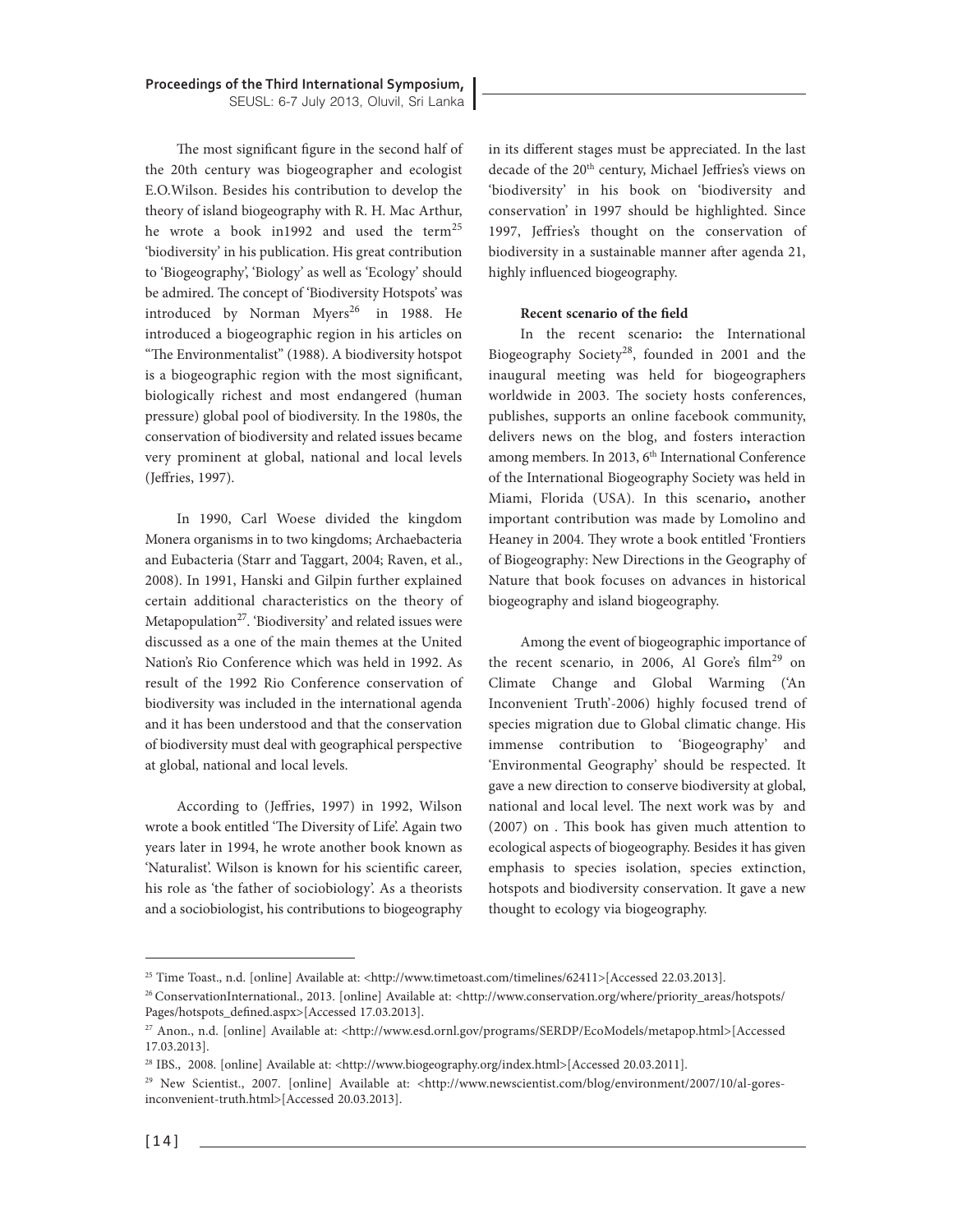#### **M.A.M. Isthikar**

Biogeography: Historical Development and Recent Scenario

The year 2010 was a milestone for biogeography. The United Nations declared 2010 as the International Year of Biodiversity<sup>30</sup> (IYB). IYB is a unique opportunity to enhance understanding of the crucial role that biodiversity plays in sustaining life on Earth. It was meant to help raise awareness of the importance of biodiversity through activities and events in many countries. Conservation of biodiversity is vital for current and future human wellbeing. By the end of first decade of the 21<sup>th</sup> century, , 's book on was published as the 7th edition. This book series created quite a ripple in the field of biogeography. Again in 2010 the Convention on Biological Diversity was held in Nagoya, Japan and the Nagoya Protocol<sup>31</sup> was adopted. The Biosafety Protocol seeks to protect biological diversity from the potential risks posed by living modified organisms resulting from modern biotechnology, which was adopted in January 2000. On 22 December 2010, the UN declared the period from 2011 to 2020 as the UN-Decade on Biodiversity. They, hence, followed a recommendation of the CBD signatories during COP10 at Nagoya in October 2010.

The field Biogeography is historically mostly descriptive with theories, models, hypotheses and equations. But after quantitative revolution (1960s), and with rapidly developing technologies including GIS and remote sensing technique, together with the availability of complicated data (including e data) and increasingly sophisticated analytical tools, the field is incorporated with new technology. Specially paleontology, bioinformatics, global change biology, conservation biodiversity, and invasion biology, as well as genetically modified techniques, genetically modified food system, sustainable food systems and ecosystem services. In the recent scenario, the highly use of computers, GIS and remote sensing techniques in biogeography has grown considerably since 2000.

#### **References:**

- Cox, C.B. & Moore, P.O., 2010: *Biogeography: Ecological and Evolutionary Approach,* 8th edition, John Wiley & Sons: Oxford.
- Gabler, R.E., et al., 2007: *Essentials of Physical Geography*, Thompson, USA.
- Huggett, R.J., 1998: *Fundamentals of Biogeography*, Routledge, New York.
- Jefferies, M.J., 1997: The Creation of Biodiversity. in: *Biodiversity and Conservation*,: Routledge, London &New York.
- Mac Arthur, R.H., and Wilson, E.O., 1967: *The Theory of Island Biogeography*. Priceton University press, Princeton, New Jersey.
- Meffee, K.G. &. Carroll, R.C., 1994: *Principles of Conservation Biology,* 2nd edition, Sinauer Associaters Inc. Sunderland, Massachusetts.
- Odum. E.P., 1959*: Fundamentals of Ecology*. Saunders, Philadelphia,USA.
- Raven, P., et al., 2008: *Biology*, 8<sup>th</sup> edition, M.C .Grow – Hill, New York.
- Robinson, 1972: *Biogeography*, Macdonald & Evans Ltd., London.
- Saxena, H.M., 2004: *Environmental Geography*,: Prem rawat for rawat Publications, Jawahar nagar Jaipur India.
- Strahler, A. & Strahler, A., 2005: *Introducing Physical Geography*, 3rd edition, John Wiley & Sons Inc. USA.

<sup>30</sup> IUCN., 2011. [online] Available at: <http://www.iucn.org/iyb/>[Accessed 20.03.2013].

<sup>31</sup> wikipedia., 2013. [online] Available at: <http://en.wikipedia.org/wiki/Convention\_on\_Biological\_Diversity>[Accessed 23.03.2013].